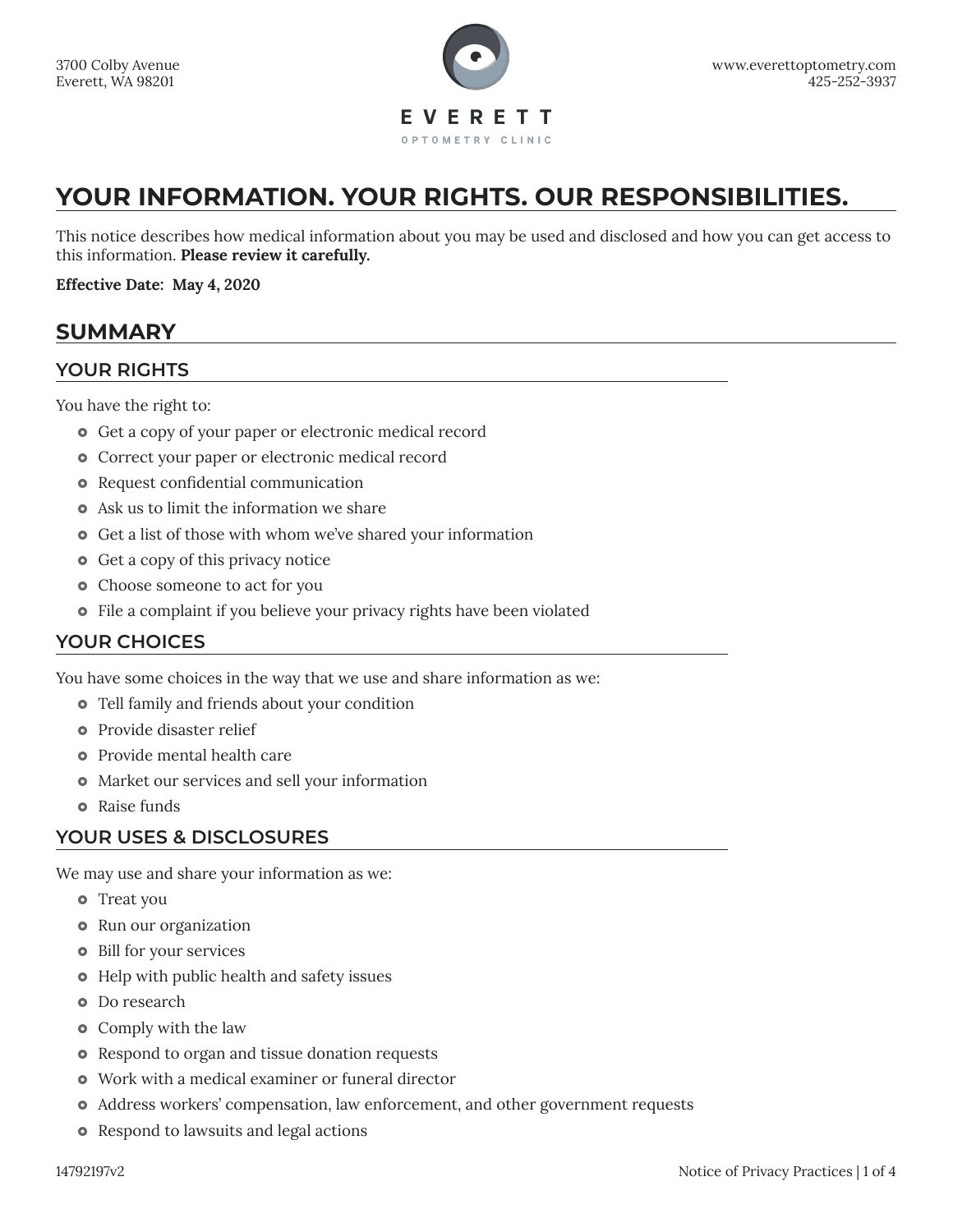

# **YOUR RIGHTS**

**When it comes to your health information, you have certain rights.** This section explains your rights and some of our responsibilities to help you.

## } **Get an electronic or paper copy of your medical record**

- You can ask in writing to see or get an electronic or paper copy of your medical record and other health information we have about you. Ask us how to do this.
- $\bullet$  We will provide a copy or a summary of your health information, usually within 30 days of your request. We may charge a reasonable, cost-based fee.

## } **Ask us to correct your medical record**

- You can ask us in writing to correct health information about you that you think is incorrect or incomplete. Ask us how to do this.
- $\bullet$  We may say "no" to your request, but we'll tell you why in writing within 60 days.

## } **Request confidential communications**

- You can ask us in writing to contact you in a specific way (for example, home or office phone) or to send mail to a different address. Ask us how to do this.
- We will say "yes" to all reasonable requests.

### } **Ask us to limit what we use or share**

- You can ask us in writing not to use or share certain health information for treatment, payment, or our operations. We are not required to agree to your request, and we may say "no" if it would affect your care.
- If you pay for a service or health care item out-of-pocket in full, you can ask us not to share that information for the purpose of payment or our operations with your health insurer. We will say "yes" unless a law requires us to share that information.

## } **Get a list of those with whom we've shared information**

- You can ask in writing for a list (accounting) of the times we've shared your health information for six years prior to the date you ask, who we shared it with, and why.
- $\bullet$  We will include all the disclosures except for those about treatment, payment, and health care operations, and certain other disclosures (such as any you asked us to make). We'll provide one accounting a year for free but will charge a reasonable, cost-based fee if you ask for another one within 12 months.

#### } **Get a copy of this privacy notice**

• You can ask for a paper copy of this notice at any time, even if you have agreed to receive the notice electronically. We will provide you with a paper copy promptly.

#### } **Choose someone to act for you**

- If you have given someone medical power of attorney or if someone is your legal guardian, that person can exercise your rights and make choices about your health information.
- $\bullet$  We will make sure the person has this authority and can act for you before we take any action.

## } **File a complaint if you feel your rights are violated**

- You can complain if you feel we have violated your rights by sending a letter to  $\leq$ Practice Name>> Attn: Practice Manager <<Address>>, <<City>>, <<State>> <<Zip>>.
- You can file a complaint with the U.S. Department of Health and Human Services Office for Civil Rights by sending a letter to 200 Independence Avenue, S.W., Washington, D.C. 20201, calling 1-877-696-6775, or visiting www.hhs.gov/ocr/privacy/hipaa/complaints/.
- We will not retaliate against you for filing a complaint.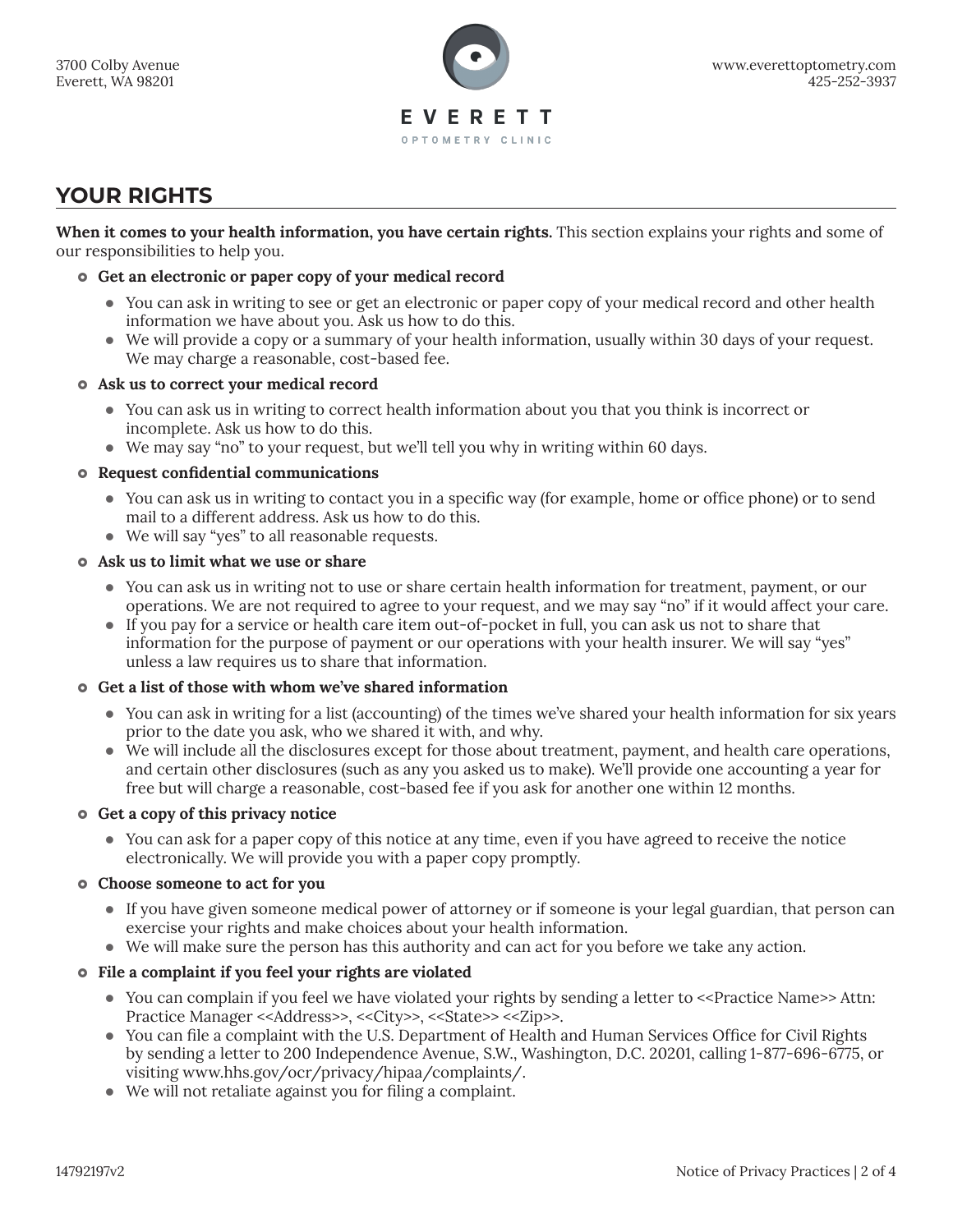

# **YOUR CHOICES**

**For certain health information, you can tell us your choices about what we share.** If you have a clear preference for how we share your information in the situations described below, talk to us. Tell us what you want us to do, and we will follow your instructions.

### } **In these cases, you have both the right and choice to tell us to:**

- Share information with your family, close friends, or others involved in your care
- Share information in a disaster relief situation
- If you are not able to tell us your preference, for example if you are unconscious, we may go ahead and share *your information if we believe it is in your best interest. We may also share your information when needed to lessen a serious and imminent threat to health or safety.*
- } **In these cases we never share your information unless you give us written permission:**
	- Marketing purposes
	- Sale of your information
	- Most sharing of psychotherapy notes

### } **In the case of fundraising:**

- You can ask us in writing to contact you in a specific way (for example, home or office phone) or to send mail to a different address. Ask us how to do this.
- We will say "yes" to all reasonable requests.
- } **Ask us to limit what we use or share**
	- We may contact you for fundraising efforts, but you can tell us not to contact you again

# **OUR USES & DISCLOSURES**

#### **How do we typically use or share your health information?**

We typically use or share your health information in the following ways.

- } **Treat you**
	- $\bullet$  We can use your health information and share it with other professionals who are treating you.
	- **Example:** A doctor treating you for an injury asks another doctor about your overall health condition.

#### $\circ$  Run our organization

- We can use and share your health information to run our practice, improve your care, and contact you when necessary.
- **Example:** We use health information about you to manage your treatment and services.

#### } **Bill for your services**

- We can use and share your health information to bill and get payment from health plans or other entities.
- **Example:** We give information about you to your health insurance plan so it will pay for your services.

#### **How else can we use or share your health information?**

We are allowed or required to share your information in other ways – usually in ways that contribute to the public good, such as public health and research. We have to meet many conditions in the law before we can share your information for these purposes. For more information see:

www.hhs.gov/ocr/privacy/hipaa/understanding/consumers/index.html.